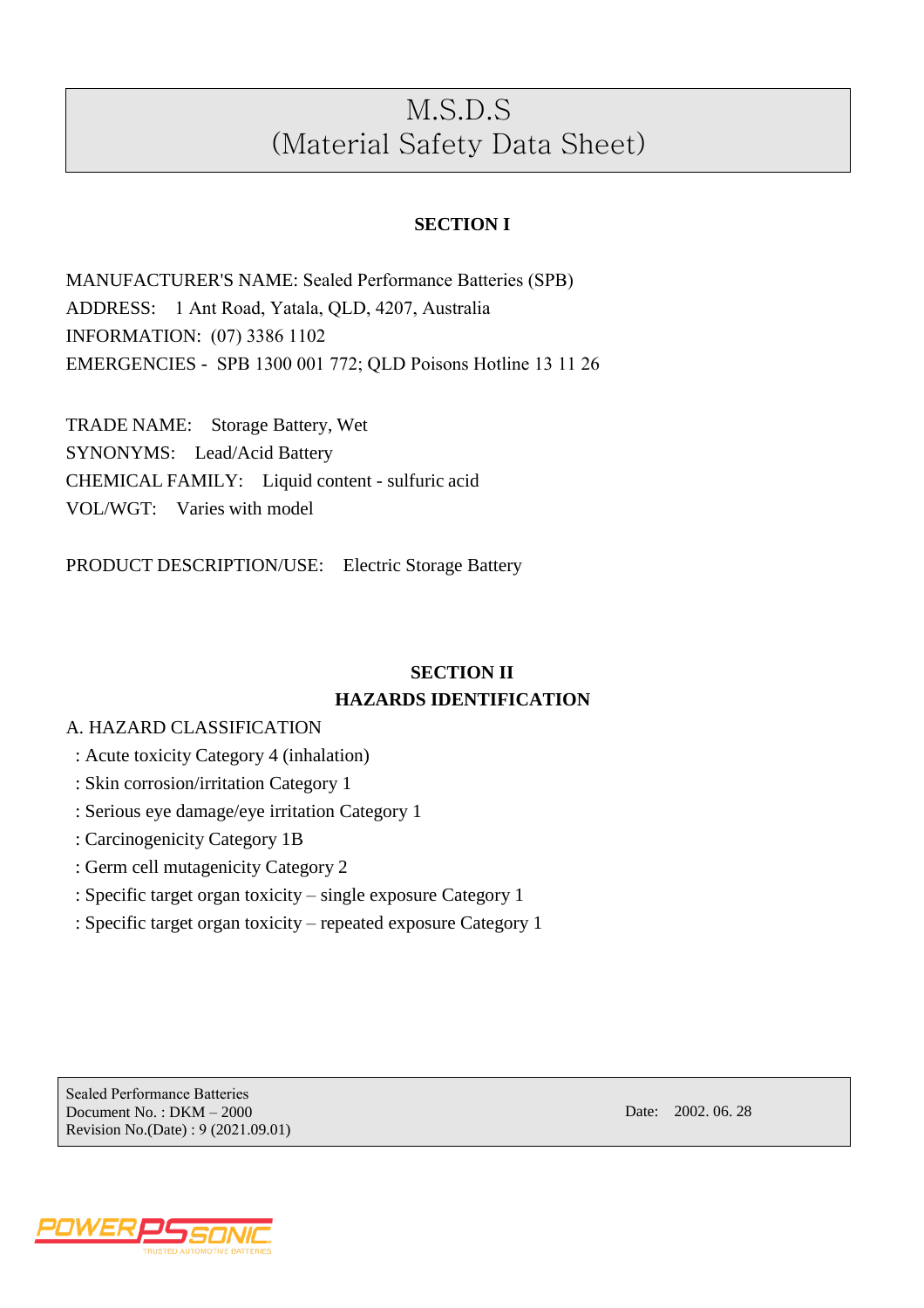| <b>GHS</b> Classification:         |                            |                              |
|------------------------------------|----------------------------|------------------------------|
| <b>Health Hazards</b>              | <b>Physical Hazards</b>    | <b>Environmental Hazards</b> |
| Acute Toxicity – Not listed $(NL)$ | NFPA – Flammable gas,      | Aquatic Toxicity – NL        |
| Eye Corrosion – Corrosive*         | hydrogen (during charging) |                              |
| Skin Corrosion – Corrosive*        | $CN - NL$                  |                              |
| Skin Sensitization – NL            | EU - NL                    |                              |
| Mutagenicity/Carcinogenicity $-$   |                            |                              |
| NL.                                |                            |                              |
| Reproductive/Developmental –       |                            |                              |
| NL.                                |                            |                              |
| <b>Target Organ Toxicity</b>       |                            |                              |
| $(Repeated) - NL$                  |                            |                              |
|                                    |                            |                              |

**\***as sulfuric acid

## **B.GHS LABEL ELEMENTS, INCLUDING PRECAUTIONARY STATEMENTS PICTOGRAMS:**



### **SIGNAL WORD : DANGER**

## **HAZARD STATEMENTS**

- H314 Causes severe skin burns and eye damage
- H318 Causes serious eye damage
- H332 Harmful if inhaled
- H341 Suspected of causing genetic defects
- H350 May cause cancer
- H370 Causes damage to organs
- H372 Causes damage to organs through prolonged or repeated exposure

# **PRECAUTIONARY STATEMENTS**

### **PREVENTION**

- P201 Obtain special instructions before use.
- P202 Do not handle until all safety precautions have been read and understood.
- P260 Do not breathe dust/fume/gas/mist/vapours/spray

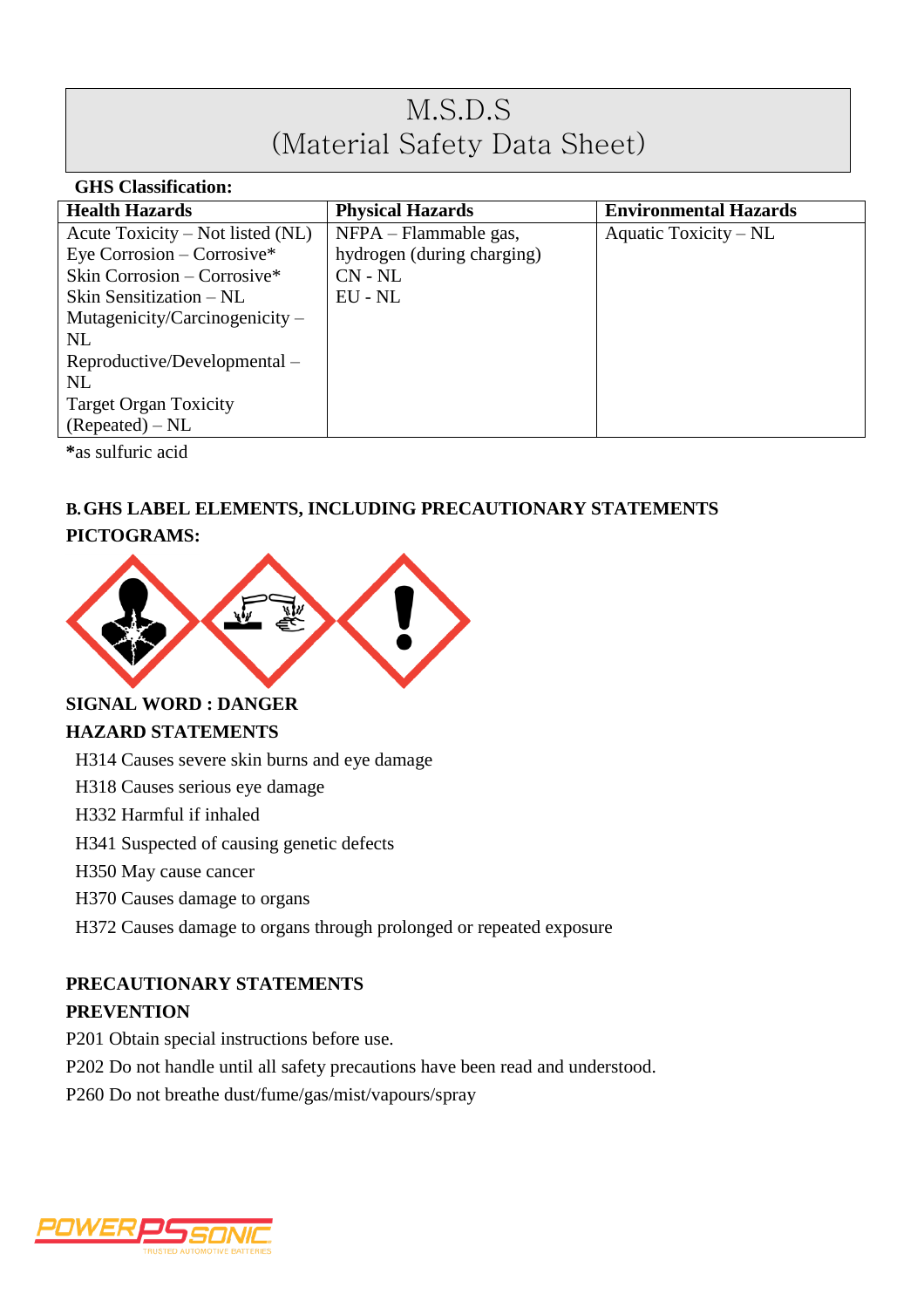- P261 Avoid breathing dust/fume/gas/mist/vapours/spray
- P264 Wash ... thoroughly after handling
- P270 Do not eat, drink or smoke when using this product
- P271 Use only outdoors or in a well-ventilated area.
- P280 Wear protective gloves/protective clothing/eye protection/face protection.
- P281 Use personal protective equipment as required.

### **RESPONSE**

P301+P330+P331 IF SWALLOWED: Rinse mouth. Do NOT induce vomiting.

- P303+P361+P353 IF ON SKIN (or hair): Take off immediately all contaminated clothing. Rinse skin with water/shower.
- P304+P340 IF INHALED: Remove victim to fresh air and keep at rest in a position comfortable for breathing.
- P305+P351+P338 IF IN EYES: Rinse cautiously with water for several minutes.

Remove contact lenses, if present and easy to do. Continue rinsing.

- P307+P311 IF exposed: Call a POISON CENTER or doctor/physician.
- P308+P313 IF exposed or concerned: Get medical advice/attention.
- P310 Immediately call a POISON CENTER or doctor/physician.
- P312 Call a POISON CENTER or doctor/physician if you feel unwell.
- P314 Get medical advice/attention if you feel unwell.
- P321 Specific treatment (see ... on this label).
- P363 Wash contaminated clothing before reuse.

## **STORAGE**

P405 Store locked up.

### **DISPOSAL**

P501 Dispose of contents/container in accordance with local / regional/national regulations

## **C.OTHER HAZARDS WHICH DO NOT RESULT IN CLASSIFICATION**

### **(e.g. Dust explosion hazards)**

### : NFPA/HMIS Rating

Health=3, Flammability=0, Instability=1

 $(0 = \text{Insignificant 1} = \text{Slight 2} = \text{Modern} 3 = \text{High } 4 = \text{Extreme})$ 

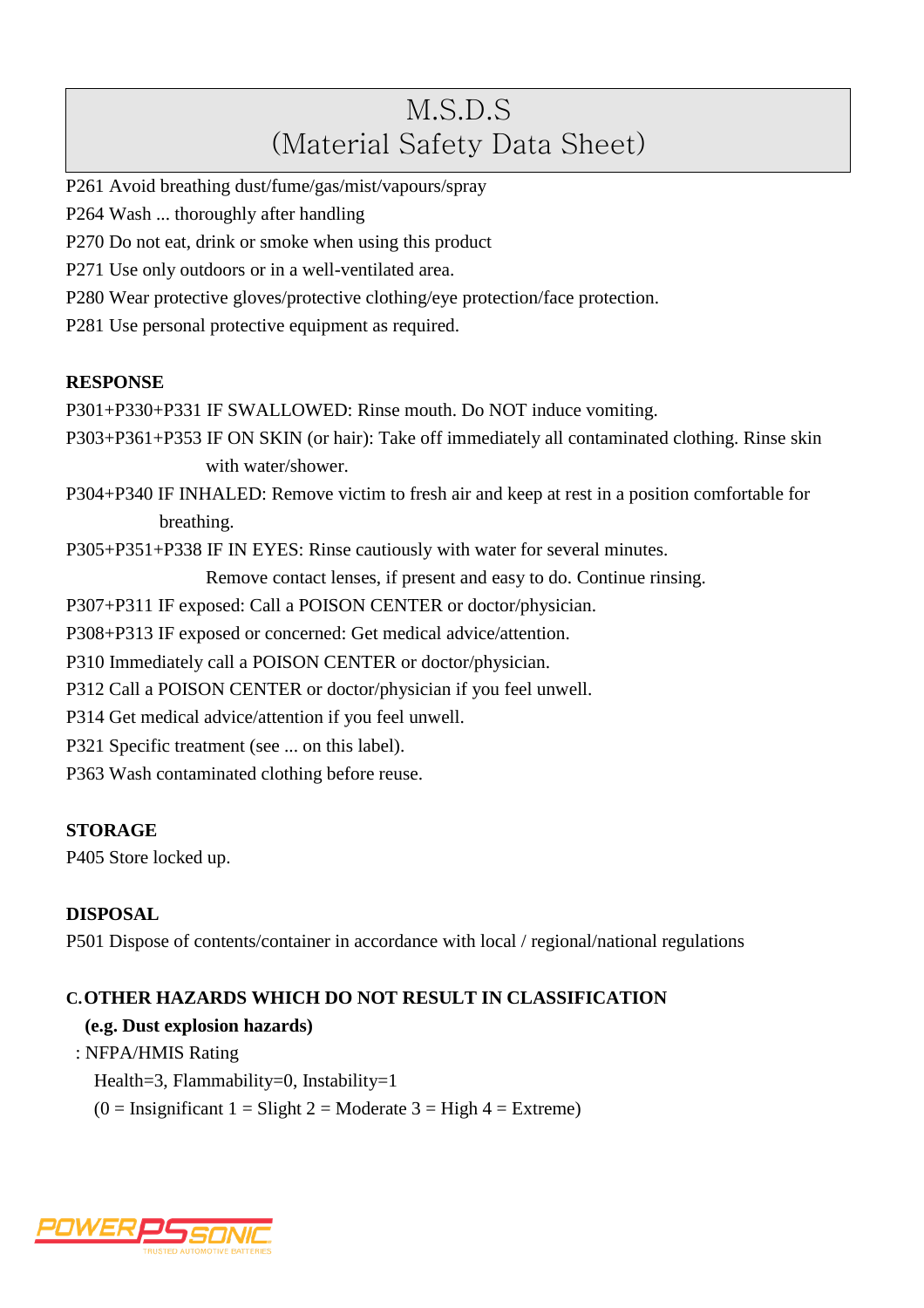#### **SECTION III**

#### **COMPOSITION & INFORMATION ON INGREDIENTS**

| CAS#      | <b>COMMON NAME</b>         | $WT\%$         | <b>TLV</b>                        | <b>PEL</b>                       | <b>OTHER</b>            |
|-----------|----------------------------|----------------|-----------------------------------|----------------------------------|-------------------------|
|           |                            |                | mg/m <sup>3</sup><br><b>ACGIH</b> | mg/m <sup>3</sup><br><b>OSHA</b> | in<br>mg/m <sup>3</sup> |
| 7439-92-1 | Lead                       | $50 - 60$      | 0.05                              | 0.05                             | MSHA - air 0.15 TWA     |
| 7664-93-9 | Sulfuric acid              | $12 - 18$      |                                   |                                  | <b>ACGIH STEL 3</b>     |
| 7732-18-5 | Water                      | $22 - 28$      | None                              | None                             | None                    |
| Mixture   | Polypropylene/polyethylene | <b>Balance</b> | Not Est.                          | Not Est.                         | Not Est.                |

#### **SECTION IV**

### **FIRST-AID MEASURES**

Skin: Flush the exposed skin with large amounts of water for 15 minutes.

Remove contaminated clothing. Seek medical attention.

Eyes: Force eyes open and rinse with clean, cool, running water for 15 minutes. Do not use eye drops or other medication unless advised to do so by a doctor. Seek medical attention immediately after rinsing. Inhalation: Remove from exposure. Seek medical attention.

Ingestion: Do not induce vomiting. If conscious, drink large quantities of milk or water. Follow with milk of magnesia, beaten egg, egg whites or vegetable oil. Seek medical attention immediately.

## **SECTION V FIRE-FIGHTING MEASURES**

Extinguishing Media: Class ABC extinguisher, carbon dioxide, foam, halon, water spray. Special Fire Fighting Procedures: Cool exterior of battery if exposed to fire to prevent rupture. Acid mists and vapors in a fire are corrosive. Wear protective clothing and use self-contained breathing apparatus (SCBA).

Unusual Fire and Explosion Hazards:

 Hydrogen and oxygen gases are produced during normal battery operation and charging. These gases escape through the battery vents and may form an explosive atmosphere around the battery if

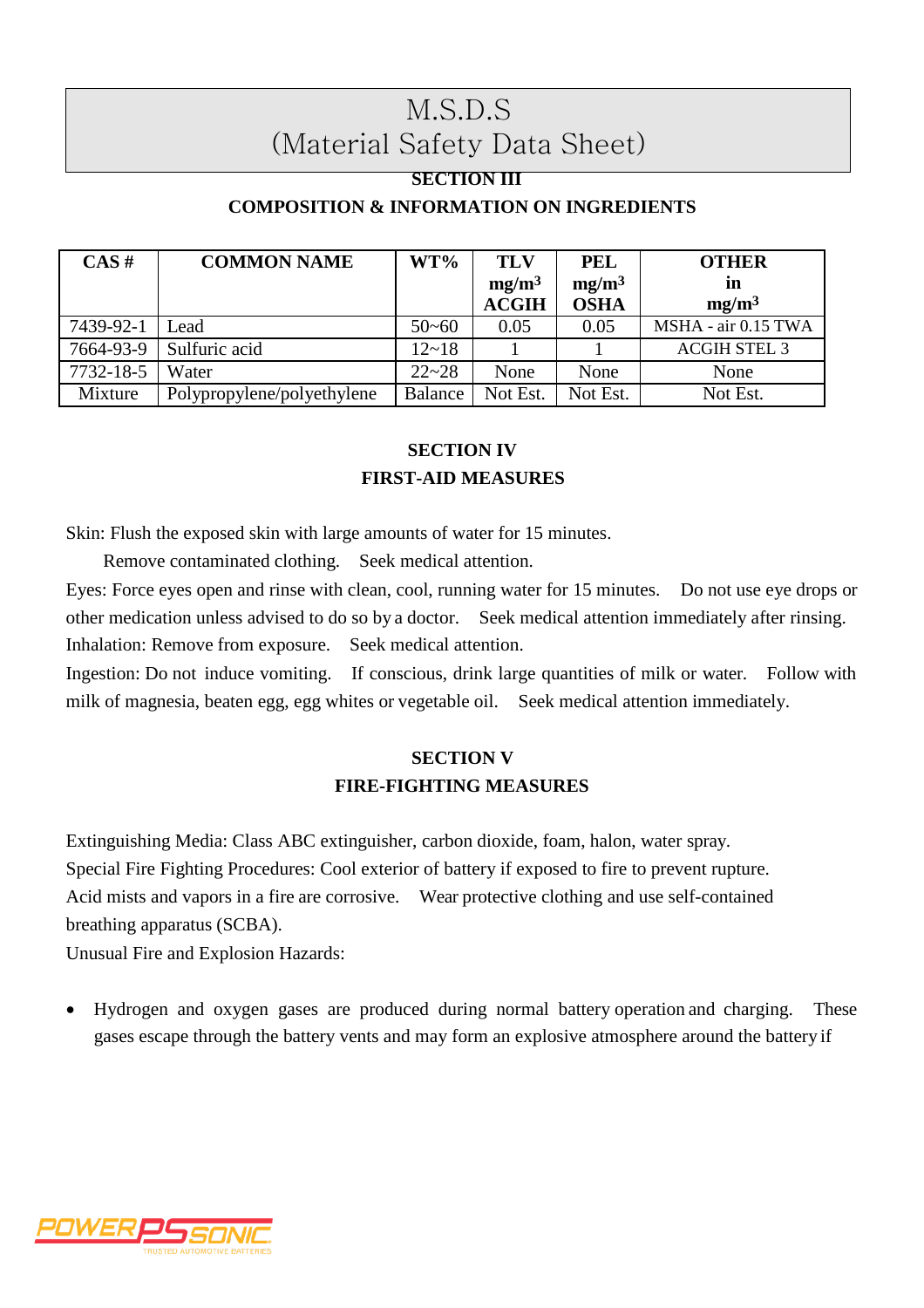- Ventilation is poor. Avoid open flame, sparks and other ignition sources in areas where batteries are used or stored.
- Sulfuric acid is an oxidizer and can ignite combustibles upon contact.

Hazardous Combustion Products: Acid mists and vapors, toxic fumes from burning plastic.

HMIS Codes: Not determined NFPA Codes:  $H = 3$   $F = 0$   $R = 2$  (Sulfuric acid component only)

## **SECTION VI ACCIDENTAL RELEASE OF MATERIAL**

Spill and Leak Procedures:

Small spill: Neutralize the spill with baking soda, household ammonia and/or water. Rinse clean.

Large spill: Remove combustible materials and all sources of ignition. Contain spill by dinking with soda ash (sodium carbonate) or quicklime (calcium oxide). Cover spill with neutralizing agent such as soda ash or quicklime. Mix well. When mixture is neutral collect the residue in a suitable container and dispose of per local, state and federal waste regulations. Wear acid resistant boots, face shield, chemical splash goggles, and acid resistant gloves. Do not release unneutralized acid.

Heated. Combustion can produce carbon dioxide and carbon monoxide. Will release an explosive hydrogen/oxygen gas mixture. Oxides of lead, lead and/or lead compounds may be released. Sulfuric acid may release sulfur dioxide and/or sulfur trioxide.

Hazardous Polymerization: Will not occur

Hazardous Polymerization - Conditions to Avoid: Not applicable

## **SECTION VII HANDLING AND STORAGE**

Storage Temperature:

Min: -20°F (-28°C) for fully charged batteries. 20°F (-6°C) for completely discharged batteries.

Max:  $80^{\circ}F(26^{\circ}C)$  for low shelf discharge but up to  $100^{\circ}F(38^{\circ}C)$  is safe.

Shelf Life: Not determined.

Special Sensitivity: Avoid direct conductive connection across positive and negative terminals to prevent short circuit.

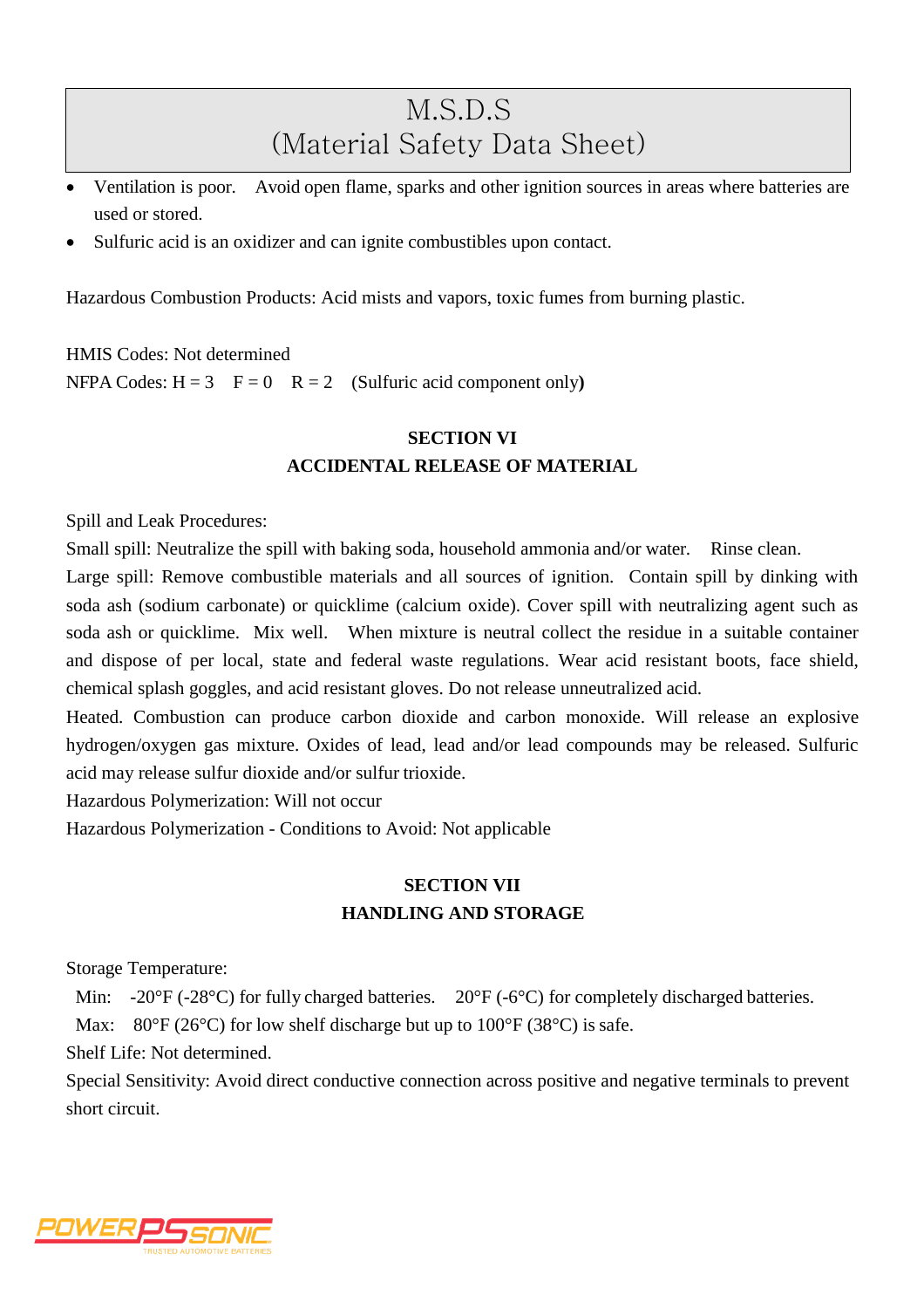- Storage Precautions: Batteries must be kept in an upright position away from ignition sources. Stack batteries so as to prevent accidental contact between terminal and/or other damage to terminals or containers. Whenever feasible, store on shipping pallet or rack. Do not stack loaded pallets or racks on top of other batteries. Store batteries in cool, well-ventilated location. Keep a supply of neutralizing agent in or near the storage area for emergency use. Avoid storage in areas exposed to heat or solar buildup. When batteries are completely discharged, the electrolyte will freeze when stored below 20°F. Fully charged batteries may be stored at temperatures as low as - 20°F.
- Handling Precautions : Use a battery carrier to lift battery or place hands at opposite corners to avoid spilling acid through the vents. Avoid contact with internal components of batteries. Do not tilt batteries to an angle greater than 45 degrees. Do not smoke when working near a battery.

## **SECTION VIII EXPOSURE CONTROLS**

Eye Protection : Chemical splash goggles or a full-face shield with safety glasses. Skin Protection: Acid resistant clothing with rubber/neoprene boots for major spill clean up. Respiratory Protection: Use NIOSH approved respiratory protection when concentrations exceed

exposure guidelines.

Ventilation: Must be provided when charging in an enclosed area (29 CFR 1910.178 (g) and .305 (j)(7). Personal Protective Equipment: Lab apron, acid resistant steel-toed boots and protective clothing. Engineering Controls: Local/building/fire codes may require explosion proof fans and equipment. Workplace/Hygienic Practices: Upon skin contact, wash thoroughly with soap and water. Keep work areas clean.

Protective Gloves: Acid resistant gloves such as rubber, neoprene, vinyl coated, PVC.

## **SECTION IX**

## **PHYSICAL AND CHEMICAL PROPERTIES**

| Boiling Point: Not applicable                                                                                                                                          | Melting Point: $>300^{\circ}F/149^{\circ}C$ for case  |  |  |
|------------------------------------------------------------------------------------------------------------------------------------------------------------------------|-------------------------------------------------------|--|--|
| Specific Gravity: 1.280 at 77°F/25°C (electrolyte)<br>Vapor Pressure at: Not applicable                                                                                |                                                       |  |  |
| Solubility in Water: miscible (sulfuric acid)<br>$pH:$ < 1.0 (dilute sulfuric acid)                                                                                    |                                                       |  |  |
| Appearance: A manufactured article cased in plastic with a sealed case, terminals and flame arrestor vent<br>caps. Case color varies. Product is essentially odorless. |                                                       |  |  |
| Flash Point: Not applicable                                                                                                                                            | Flammable Limits: (Hydrogen Gas) 4.1 % LEL, 74.2% UEL |  |  |
| Auto ignition Temperature: Not applicable<br>Fire Point: Not applicable                                                                                                |                                                       |  |  |

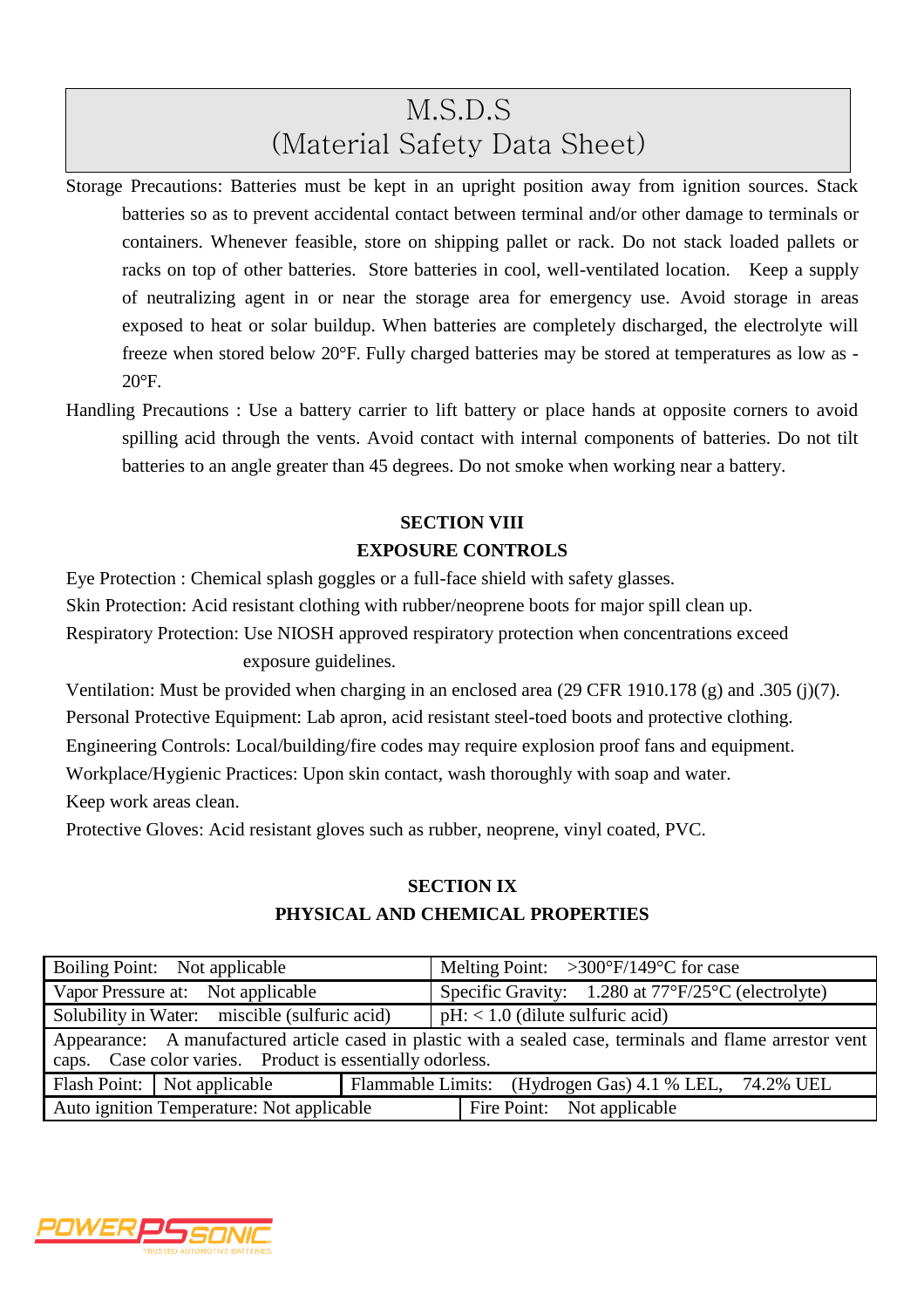## **SECTION X STABILITY AND REACTIVITY**

Stable: Yes

Stability - Conditions to Avoid: Use only approved charging methods. Avoid overcharging. Avoid short-circuiting. Avoid sparks and other ignition sources. Keep away from oxidizing and reducing materials. Do not open, break or melt the casing.

Incompatible Materials: Heat, open flames, sparks, strong oxidizing or reducing agents.

Hazardous Decomposition Products: Can emit highly toxic fumes when heated. Combustion can produce carbon dioxide and carbon monoxide. Will release an explosive hydrogen/oxygen gas mixture. Oxides of lead, lead and/or lead compounds may be released. Sulfuric acid may release sulfur dioxide and/or sulfur trioxide.

Hazardous Polymerization: Will not occur

Hazardous Polymerization - Conditions to Avoid: Not applicable

## **SECTION XI TOXICOLOGY INFORMATION**

Toxicology Data: Wet storage batteries are sealed articles. Exposure to lead, acid and lead contaminated acid is not anticipated during normal storage, handling and intended use or maintenance of the battery. Battery recycling personnel should carefully follow established employer protocols when processing batteries and battery components.

Eye Effects:

Sulfuric Acid - Severe eye irritant

Skin Effects:

Sulfuric Acid - Extremely irritating, corrosive, and toxic to tissue, resulting in rapid destruction of tissue, causing severe burns. If much skin is involved, exposure is accompanied by shock, collapse and symptoms similar to those seen in severe burns. Repeated contact with dilute solutions can cause dermatitis.

Ingestion Effects:

- \* Lead Poison by ingestion in large dosages and with prolonged exposure leading to the same effects as seen in exposure by inhalation. Adults absorb 5-15% of ingested lead and retain less than 5%. Children absorb about 50% and retain about 30%.
	- \* Sulfuric Acid Moderately toxic by ingestion.

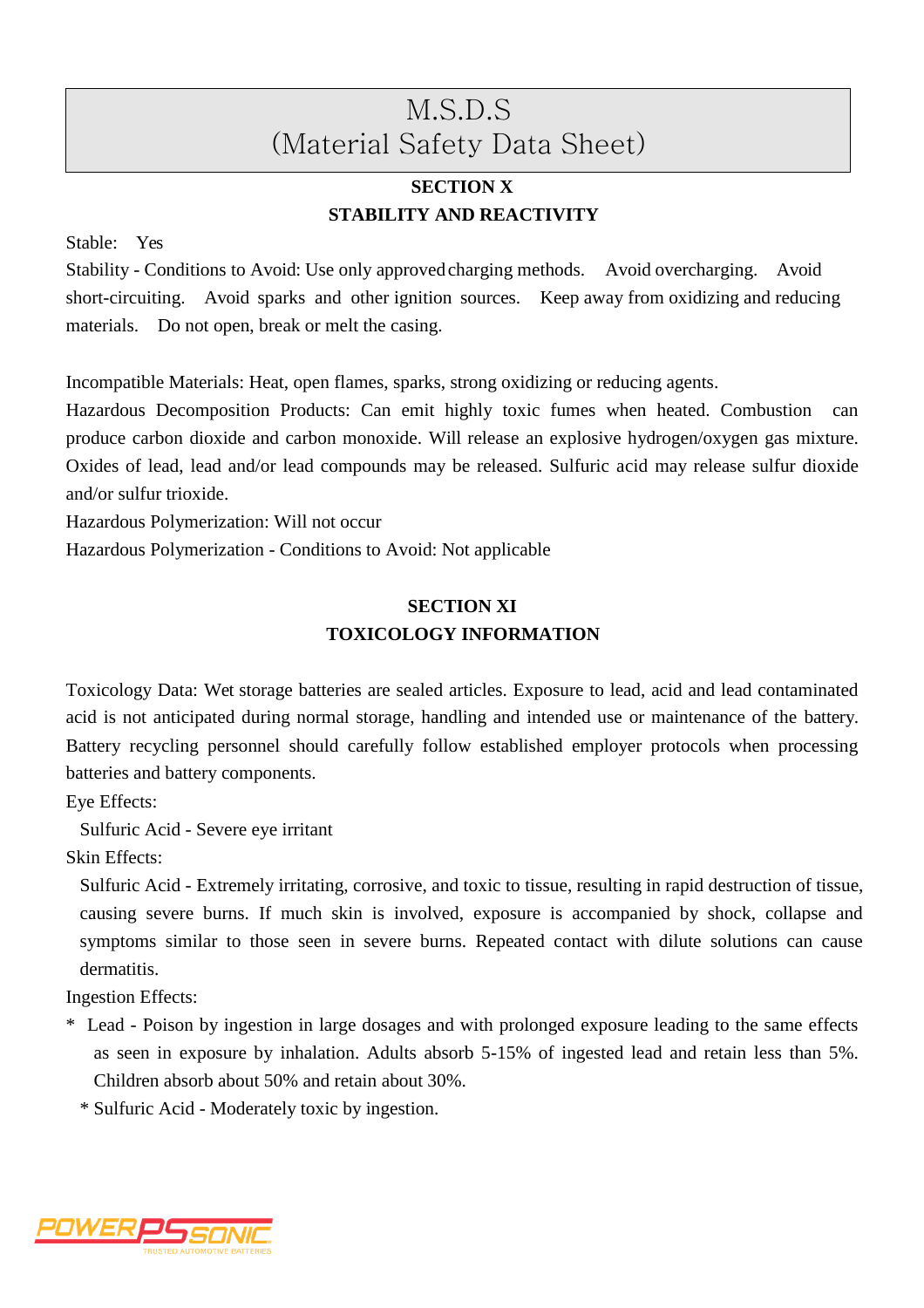Inhalation Effects:

- Lead For industry, inhalation is much more important than is ingestion. Systemic effects include loss of appetite, anemia, malaise, insomnia, headache, irritability, muscle and joint pains, tremors, flaccid paralysis without anesthesia, hallucinations and distorted perceptions, muscle weakness, gastritis and liver changes. Major organ systems affected are the nervous system, blood system and kidneys. Experimental evidence suggests that blood levels of lead below 10  $\mu$ g/dL can lower the IQ scores of children. Low levels of lead impair neurotransmission and immune system function and may increase systolic blood pressure. Reversible kidney damage can occur from acute exposure. Chronic exposure can lead to irreversible vascular sclerosis, tubular cell atrophy, interstitial fibrosis, and glomerular sclerosis. Very heavy intoxication can sometimes be detected by formation of a dark line on the gum margins.
	- Sulfuric Acid Experimental poison by inhalation. Repeated or prolonged inhalation of sulfuric acid mist can cause inflammation of the upper respiratory tract, leading to chronic bronchitis. Severe exposure may cause chemical pneumonitis. Erosion of tooth enamel due to strong acid fume exposure has been observed in industry. Workers exposed to low concentrations of the vapors gradually lose their sensitivity to its irritating action.

Carcinogenicity:

| $CAS \#$  | Name           | <b>OSHA Listed</b> | NTP Listed     | <b>IARC</b>                  |
|-----------|----------------|--------------------|----------------|------------------------------|
| 7439-92-1 | Lead           | Yes                | N <sub>0</sub> | 2B, Human Limited Evidence   |
| 7664-93-9 | Sulfuric acid* | Yes                | N <sub>o</sub> | 1, Human Sufficient Evidence |

\* Occupational exposures to strong-acid mists containing sulfuric acid have been associated with several respiratory tract cancers. However, there is no animal data supporting the carcinogenicity of sulfuric acid.

Sulfuric acid has been found to be non-mutagenic, and in two studies of workers employed in lead acid battery manufacture, no association between sulfuric acid mist exposure and respiratory tract cancers was observed.

Mutagenicity:

Lead - Human mutation data reported.

Reproductive Effects:

\* Lead - Severe toxicity can cause sterility, abortion, and neonatal mortality and morbidity. Experimental teratogen. Experimental reproductive effects. Pathological lesions have been found on male gonads.

\* Sulfuric Acid - Experimental teratogen.

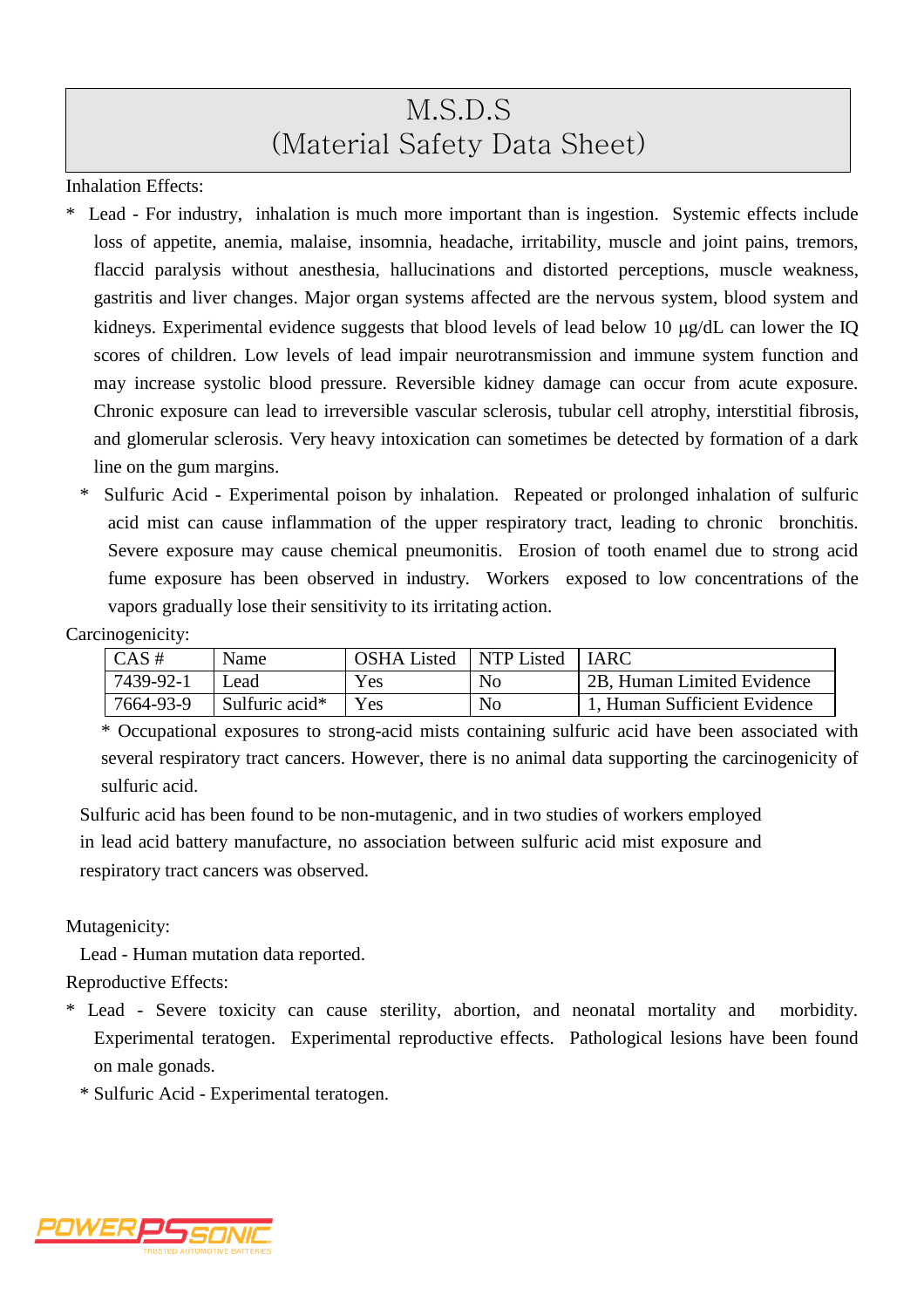## **SECTION XII ECOLOGICAL INFORMATION**

Ecotoxicological Information: Not applicable. Distribution: Not determined. Chemical Fate Information: Not determined. Water Endangering Class (WGK): Not applicable

## **SECTION XIII DISPOSAL CONSIDERATIONS**

RCRA Hazard Class: D002

Waste Disposal Method: Wet storage batteries are recyclable and should be turned over to a licensed battery recycler. Do not incinerate.

Sulfuric acid: Neutralize as for a spill; collect residue and place in suitable container; dispose as hazardous waste in accordance with local, state and federal regulations. Do not flush lead contaminated acid into the sewer.

## **SECTION XIV TRANSPORT INFORMATION**

Canadian TDG Information TDG Shipping Name: Batteries, Wet Filled with Acid Hazard Class: 8 ID Number: UN 2794 Packing Group : not assigned Special Label or Marking Requirements: Corrosive

U.S DOT Information Proper Shipping Name: Batteries, Wet Filled with Acid Hazard Class: 8 ID Number: UN 2794 Packing Group : not assigned RQ: N.A.

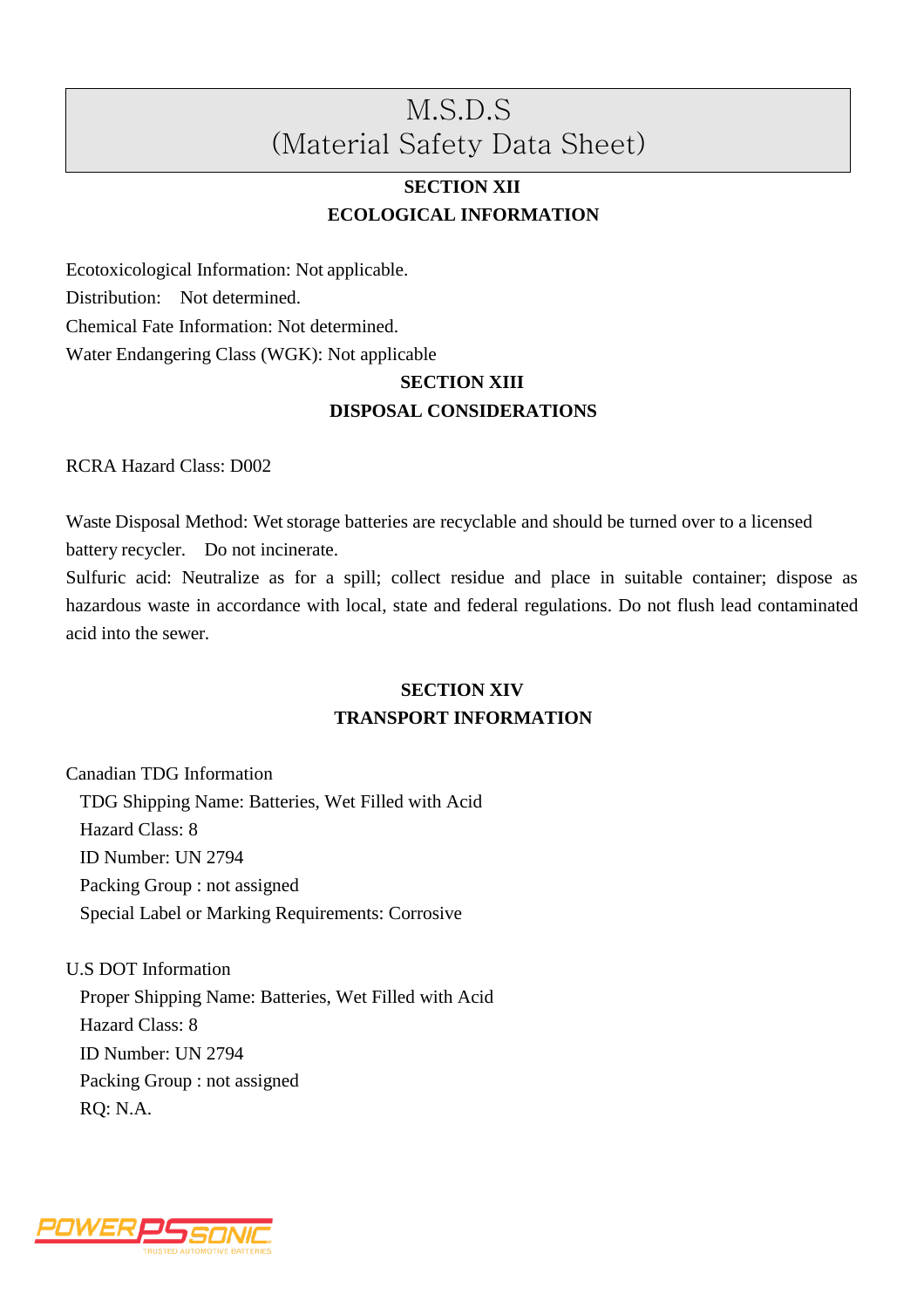Special Label or Marking Requirements: Corrosive

International Air Information (IATA Classification) Proper Shipping Name: Batteries, Wet Filled with Acid Hazard Class: 8 ID Number: UN 2794 Packing Group : not assigned Special Label or Marking Requirements: Corrosive

International Ocean Information (IMO Classification) Proper Shipping Name: Batteries, Wet Filled with Acid Hazard Class: 8 ID Number: UN 2794 Packing Group : not assigned Marine Pollutant: No Special Label or Marking Requirements: Corrosive

## **SECTION XV REGULATORY INFORMATION**

TSCA Inventory Status: All ingredients are listed on the EPA TSCA Inventory

EPA Hazard Categories: Immediate (acute) health hazard: Yes Delayed (chronic) health hazard: Yes Fire hazard: No Sudden release of pressure hazard: No Reactive hazard: No

SARA 311/312: Extremely Hazardous Substances

| CAS #     | Name          |          | TDC      |
|-----------|---------------|----------|----------|
| 7664-93-9 | Sulfuric acid | 1000 lbs | 1000 lbs |

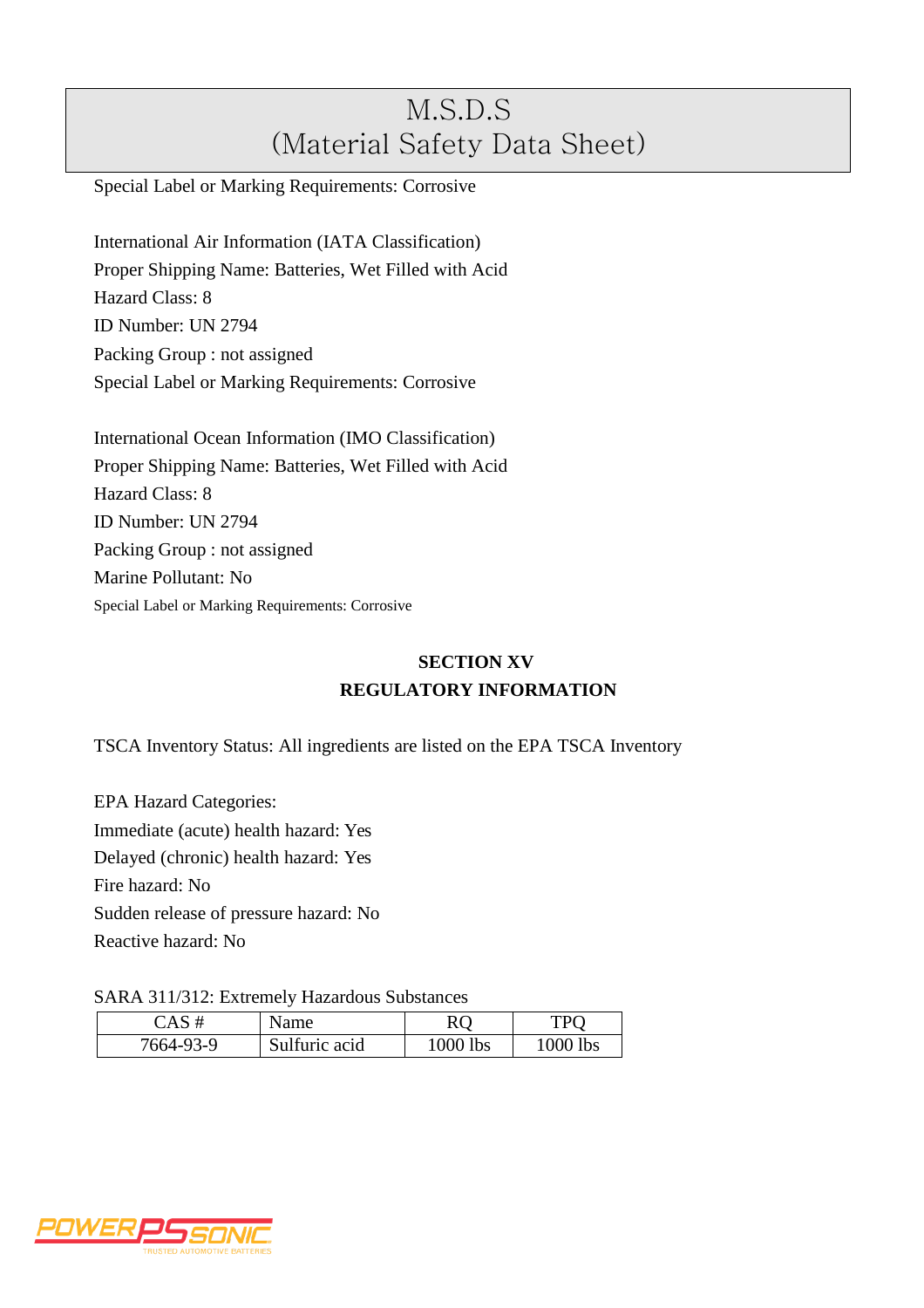### CERCLA Section 103: Hazardous Substances List

| $CAS \#$  | Name          | Percent    | <b>RO</b>  |
|-----------|---------------|------------|------------|
| 7439-92-1 | Lead          | $50 - 60%$ | $10$ lbs   |
| 7664-93-9 | Sulfuric acid | $12 - 18%$ | $1000$ lbs |

#### Great Lakes Persistent Toxics - Metals:

| $\angle$ AS# | Name | Percent    |
|--------------|------|------------|
| 7439-92-1    | Lead | $50 - 60%$ |

Volatile Organic Compound (VOC): Not applicable

### WHMIS: Controlled as a manufactured article

#### Canadian Environmental Protection Act (CEPA):

| CAS#      | Name | Schedule          |
|-----------|------|-------------------|
| 7439-92-1 | Lead | I and III part II |

#### California Proposition 65 - Reproductive Toxicants

| $\mathbb{C}\mathrm{AS}$ | Name | Percent |
|-------------------------|------|---------|
| 7439-92-<br>$7 - 1$     | Lead | 50~60%  |

### Proposition 65 Warning:

Battery posts, terminals, and related accessories contain lead and lead compounds, chemicals known to the State of California to cause cancer and reproductive harm. Wash hands after handling.

### New Jersey Right-to-Know Hazardous Substances

| $CAS \#$  | <b>Name</b>   | Percent     |
|-----------|---------------|-------------|
| 7439-92-1 | Lead          | $50 - 60\%$ |
| 7664-93-9 | Sulfuric acid | $12 - 18%$  |

#### Massachusetts Substance List

| CAS#      | Name          | Percent        |
|-----------|---------------|----------------|
| 7439-92-1 | Lead          | $50 - 60%$     |
| 7664-93-9 | Sulfuric acid | $12 \sim 18\%$ |

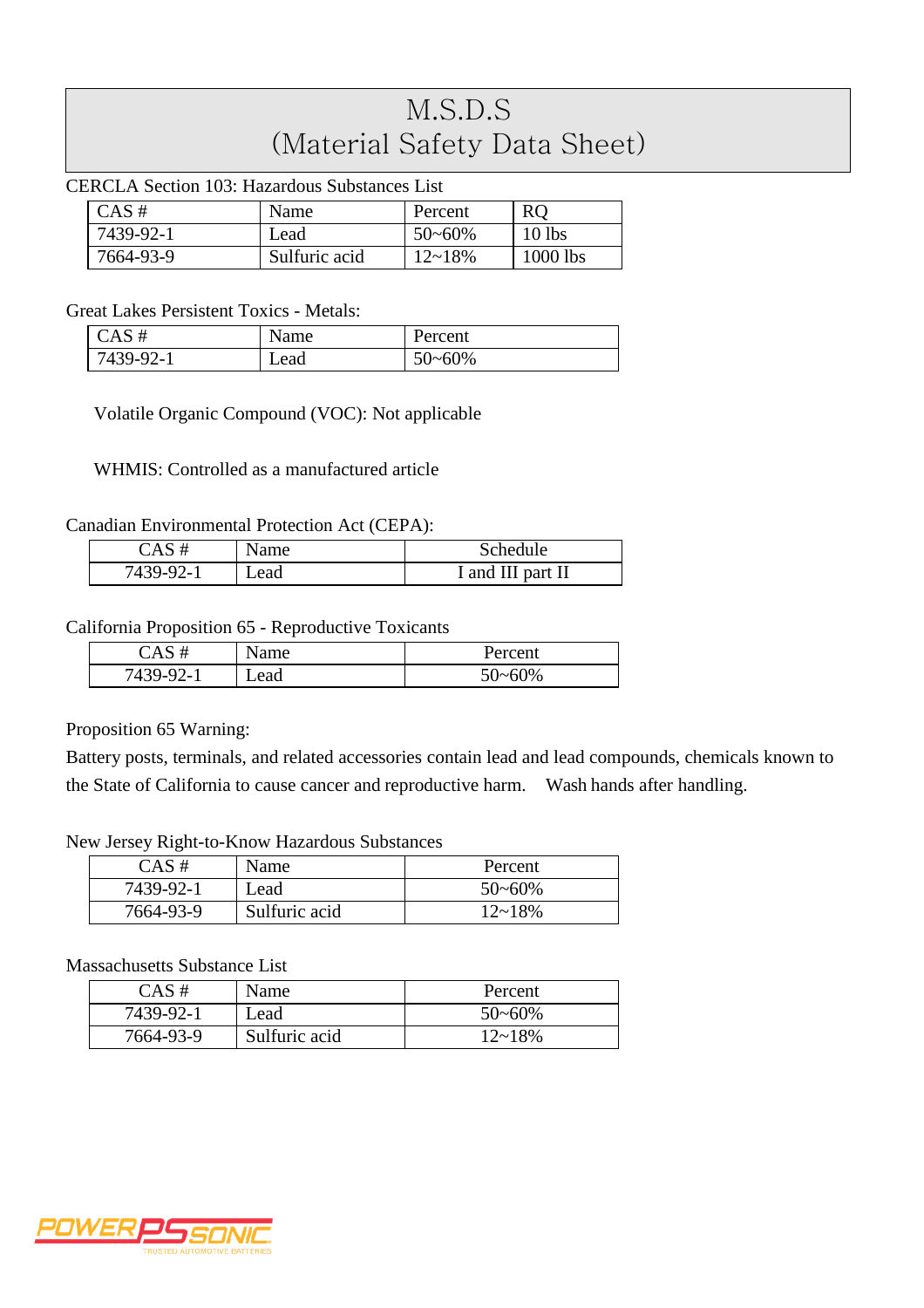Pennsylvania Hazardous Substances

| CAS#      | Name          | Percent     |
|-----------|---------------|-------------|
| 7439-92-1 | Lead          | $50 - 60%$  |
| 7664-93-9 | Sulfuric acid | $12 - 18\%$ |

Ontario Designated Substance

| $\bigcirc$ AS # | Name | Percent    |
|-----------------|------|------------|
| 7439-92-1       | Lead | $50 - 60%$ |

EINECS/EU: Listed (EINECS No. 231-100-4(LEAD),231-639-5(Sulfuric ACID) ENCS/JAPAN: Listed AICS/AUSTRALIA: Listed DSL/CANADA: Listed IECSC/CHINA: Listed PICCS/PHILIPPINES: Listed KECI/S.KOREA: Listed (KE-21887(LEAD) , KE-32570(Sulfuric acid)

## **SECTION XVI OTHER INFORMATION**

Label Information:

DANGER! Explosive Gases: Always shield eyes and face from battery. Cigarettes, flames, sparks could cause battery to explode. Do not charge or use booster cables or adjust post connections without proper instruction and training.

POISON! Causes severe burns: Contains sulfuric acid. Avoid contact with skin, eyes or clothing. In event of accident flush with water and call a physician immediately. Do not tip. Keep out of reach of children.